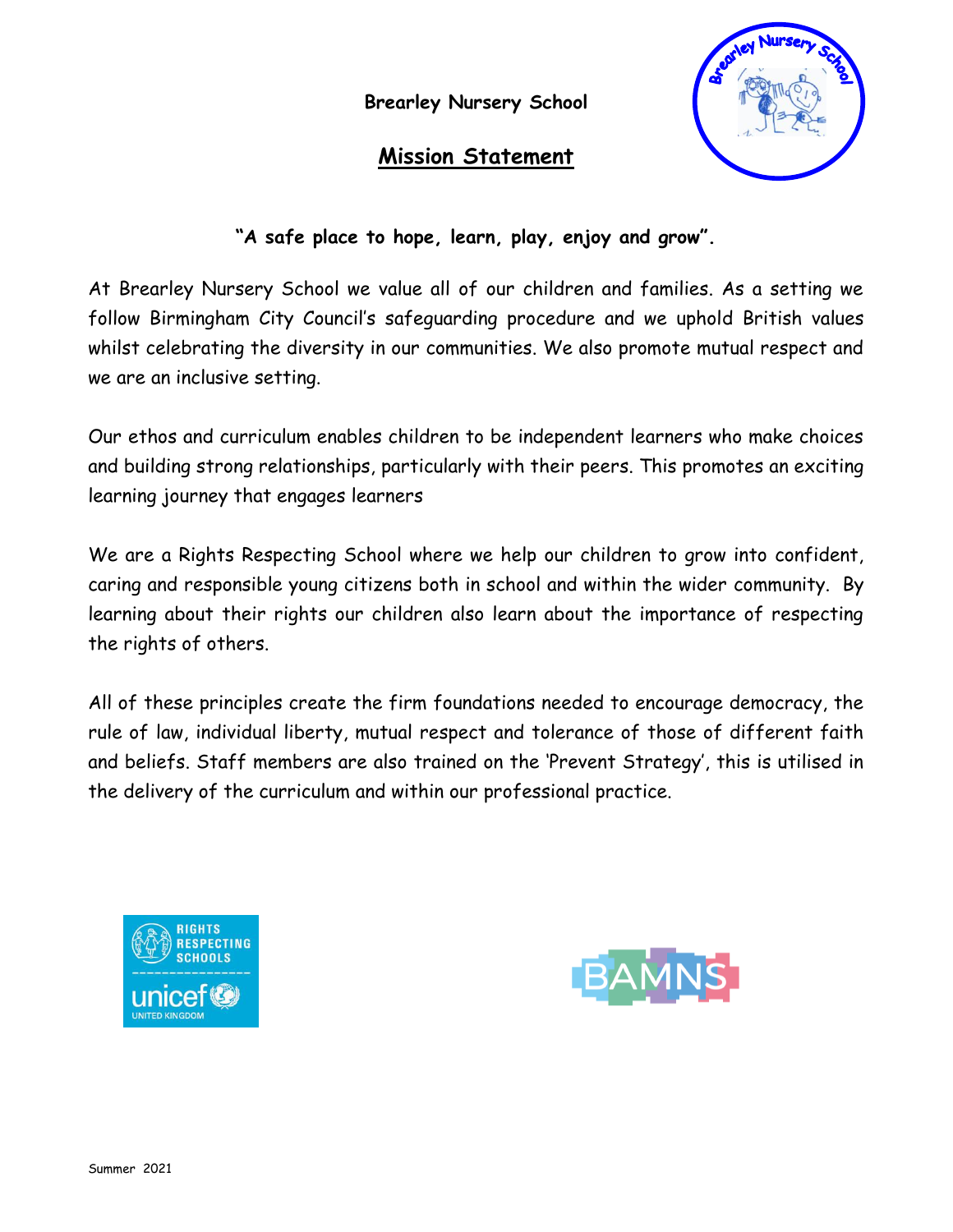# Introduction

Brearley Nursery School is committed to providing quality education based on equality of opportunity, access and outcomes as outlined in our school prospectus.

Children have an entitlement to benefit from all educational activities and to participate fully in the curriculum and contribute to all aspects of school life.

These objectives must inform educational activities whether in or outside school and are therefore integral to the process of charging for school activities and to the remission which is available to parents who are on a low income.

This policy has been written in accordance with the local authorities' guidance on charging and remissions for school activities.

# Aims

- To make school activities accessible to all children regardless of family income.
- To encourage and promote external activities which add value to the curriculum.
- To allow activities to take place at a minimum cost to parents and the school.
- To respond to the wide variations in family income while not adding additional unexpected burdens to the school budget.

#### Responsibilities

The Governing Body of the school are responsible for determining the content of the policy and the Headteacher for implementation

# Legislation

The DfES states that "education provided during school hours must be free. The definition of education includes materials, equipment and transport provided in school hours ………………. Although schools cannot charge for school time activities, they may still invite parents to make voluntary contributions …… the essential point is that no pupil may be left out of an activity because his or her parents cannot or will not make a contribution of any kind."

"Parents can only be charged for activities that happen outside school hours when these activities are not a necessary part of the curriculum ………... Charges may be made for other activities that happen outside school hours if parents agree to pay."

# School Policy

 It is our intention that, whenever possible, the school will fund activities and visits that require additional funding eg visits to school by theatre companies. Funding will be allocated each year for educational visits from our delegated budget.